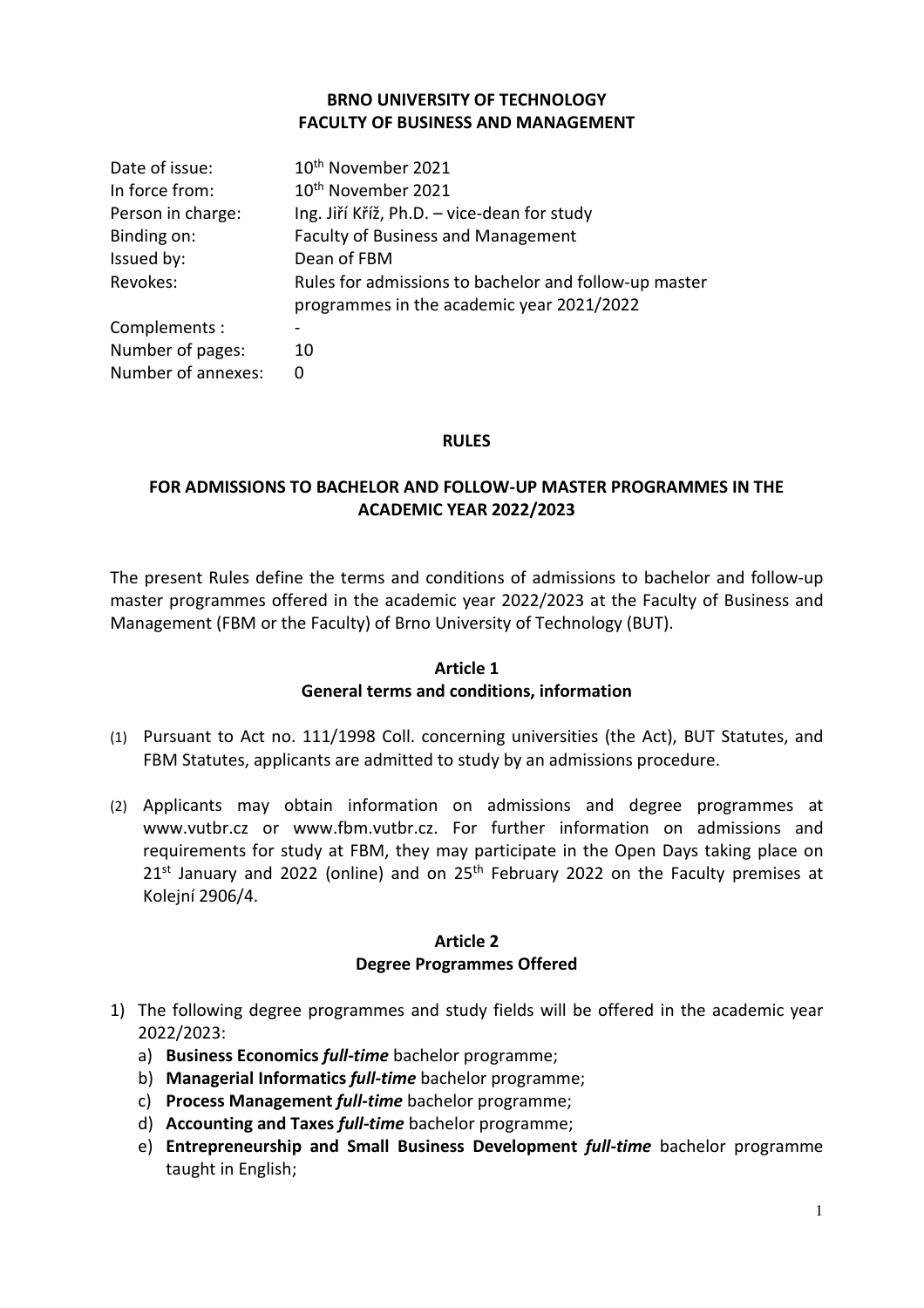- f) **International Economics and Trade** *full-time* follow-up Master programme;
- g) **Strategic Company Development** *full-time and combined* follow-up master programme.
- h) **Information Management** *full-time and combined* follow-up master programme;
- i) **Accounting and Financial Management** *full-time and combined* follow-up master programme;
- j) **International Business and Management** *full-time* follow-up master programme taught in English.
- 2) The standard length of study is three years for bachelor and two years for follow-up master programmes.
- 3) Students of the bachelor programmes taught in Czech are required to have English language skills as taught at a secondary school. Students of the follow-up master programmes taught in Czech are required to have English language fluency at the B1 level of the Common European Framework of Reference for Languages.
- 4) The Dean has the right not to offer a degree programme, if the number of students enrolled for the programme is not sufficiently high.

## **Article 3 Dates of Entry Exams**

- (1) Written entry exams for bachelor programmes taught in Czech will take place on  $20<sup>th</sup>$ and  $21^{st}$  May 2022. A written entry exam for master programmes will take place on  $25^{th}$ June 2022. Entry exams for the Entrepreneurship and Small Business Development programme will take place on 26<sup>th</sup>, 27<sup>th</sup>, and 28<sup>th</sup> May 2022.
- (2) By  $31^{st}$  August 2022, the Dean will decide about the dates of additional entry exams to be announced and published on the FBM official notice board.
- (3) If the Dean decides to announce a second round of admissions pursuant to Article 18 Paragraph 1, an entry exam will take place on  $25<sup>th</sup>$  August 2022.

## **Article 4 Numbers of Students Admitted**

- (1) A maximum of 320 students will be admitted to the Accounting and Taxes bachelor programme, a maximum of 320 students to the Business Economics bachelor programme, a maximum of 320 students to the Process Management bachelor programme, a maximum of 320 students to the Managerial Informatics bachelor programme, and a maximum of 60 students will be admitted to the Entrepreneurship and Small Business and Development bachelor programme.
- (2) A maximum of 320 students will be admitted to the Company Strategic Development follow-up master programme, a maximum of 320 students will be admitted to the Accounting and Financial Management follow-up master programme, a maximum of 320 students will be admitted to the Information Management follow-up master programme, a maximum of 320 students will be admitted to the International Economics and Business follow-up master programme, and a maximum of 120 students will be admitted to the International Business and Management follow-up master programme.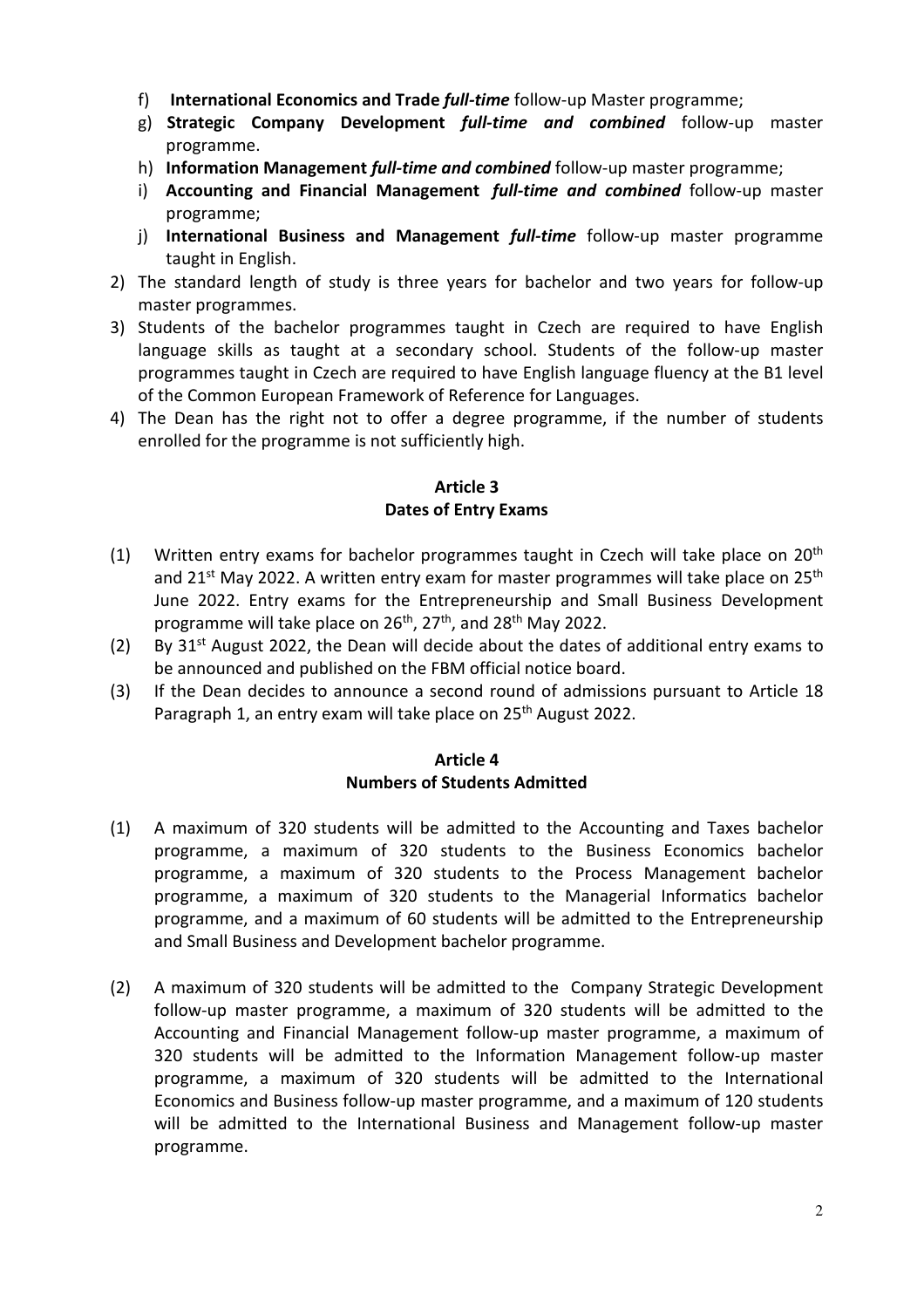- (3) The minimal number of students enrolled for a bachelor programme taught in Czech to be offered is 60. The minimal number of students enrolled for a full-time follow-up master programme accredited in Czech to be opened is 30, for a combined study-mode, this number is 30 as well.
- (4) The Dean will decide about the final number of students to be admitted.

## **Article 5 Admission eligibility criteria**

- 1) The following are the eligibility criteria of admission to bachelor programmes:
	- a) Successful completion of a secondary-school study as evidenced by a secondaryschool-leaving certificate.
	- b) Passing an entry exam with a grade of "succeeded" (Article 7) and achieving a position in the ranking of applicants based on the entry exam score that is not greater than the number of applicants FBM can admit, or meeting the entry-exam-waiver eligibility criteria by Article 12.
- 2) The following are the eligibility criteria of admission to master degree programmes
	- a) Successful completion of a bachelor or master degree programme as evidenced by a diploma along with a diploma supplement or certificate of passing a state final exam.
	- b) For degree programmes taught in Czech, passing the entry exam with a grade of "succeeded" (Article 7) and achieving a position in the ranking of applicants based on the entry exam score that is not greater than the number of applicants that FBM can admit, or meeting the entry-exam-waiver eligibility criteria by Article 12.
	- c) For degree programmes taught in English, the documents required by Article 10 being assessed as "succeeded" and achieving a position in the ranking of applicants based on the entry-exam score that is not greater than the number of applicants that FBM can admit.
- 3) In addition to criteria under Paragraph (1) or (2), Item (a) and (b) or Paragraph (5), required is also the ability to understand both written and spoken Czech. Alternatively, this ability can be proved by:
	- a) passing a Czech or Slovak language exam as part of the school-leaving certificate (maturita);
	- b) proving a Czech Republic or Slovak Republic citizenship;
	- c) passing a basic state exam in Czech or passing a Czech exam at a language school in the Czech Republic accredited for state exams of at least level B1 of the Common European Framework of Reference for Languages;
	- d) submitting a certificate of passing a Certified Czech exam for foreigners of at least level B1 (CCE-B1) at the Institute for Language and Preparatory Study, Charles University;
	- e) by completing a bachelor or master programme in Czech or Slovak.
- 4) An applicant meeting criterion (b) of paragraph (1) or criterion (b) or (c) of Paragraph (2) will be notified of meeting the necessary admission eligibility criteria and informed on the enrolment dates. After the fulfilment is verified of criterion (a) of paragraph (1) or (2), as well as of paragraph (3) for programmes taught in Czech, the applicant will receive a certificate of admission. An admitted applicant will submit the required documents on enrolment.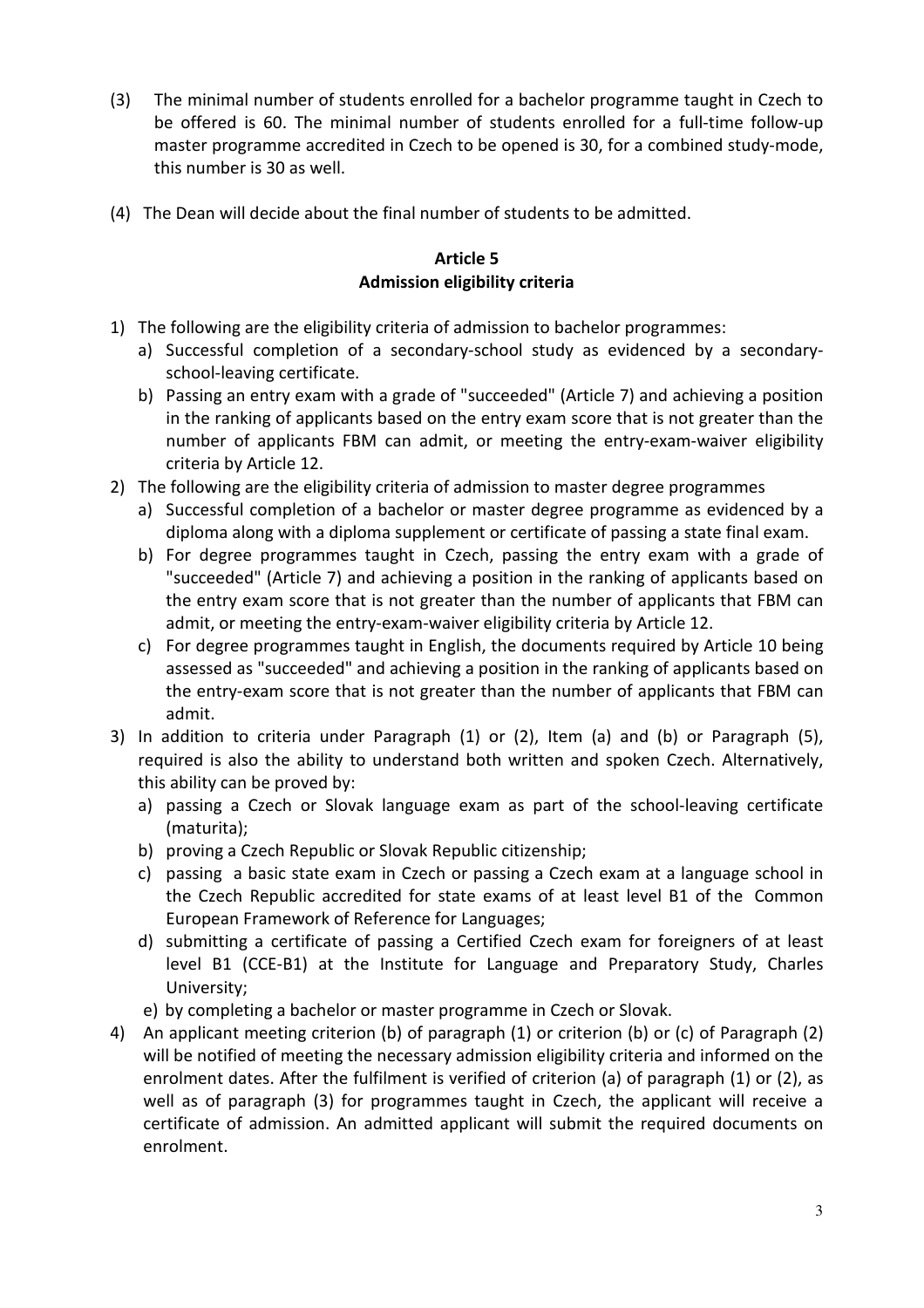- 5) Applicants who have attained previous education at a university abroad may be admitted to the study of a degree programme (pursuant to Article 30 of the BUT Statutes) if they meet the following criteria:
	- a) they have completed the study required by the Act as evidenced by a document pursuant to Section 48 Subsection 4 or 5 of the Act;
	- b) they have met admission criteria identical with those for the domestic applicants.

## **Article 6 Form and Content of Entry Exam**

- (1) The entry exam for all degree programmes taught in Czech (entry exam) takes the form of a written test, with the exception of applicants eligible for an entry-exam waiver pursuant to Article 12. The entry exam will consist of a single part – **Academic Prerequisites Test**. The test is conceived as a multiple-choice type with the applicant choosing one answer from those offered of which only one is correct. The Academic Prerequisites Test lasts 45 minutes consisting of 25 questions with five alternative answers to each question for bachelor programmes and 4 alternative answers for master programmes. Four points are scored for each correct choice, no point for the nonechoice, and a negative point for the wrong choice. The maximum number of points scored is 100.
- (2) The Academic Prerequisites Test for bachelor degree programmes should check on an applicant's ability to solve tasks of a mathematical and logical nature, knowledge of the basics of informatics, and knowledge related to the specialisation of the relevant degree programme – in particular economics, geography, business, finance, geopolitical issues, and a general overview.
- (3) The Academic Prerequisites Test for the follow-up master programmes should check on an applicant's knowledge gained in the preceding study related to the degree programme in question – basics of engineering mathematics, informatics, microeconomics, macroeconomics, finance, marketing, management, accountancy, taxation, and legislation as well as knowledge of geopolitics, business, and finance.

## **Article 7**

## **Grading of an entry exam to programmes taught in Czech**

- (1) An applicant will receive a grade of "succeeded" if he or she has scored at least 30 points in the Academic Prerequisites Test. In all other cases, an applicant will receive a grade of "failed."
- (2) Exceptionally, the Dean may grant an applicant a waiver from the above criterion. The Dean will set the minimum total score for each degree programme.

## **Article 8 Admissions to degree programmes taught in Czech**

- (1) Admissions for an applicant will be opened by the applicant submitting an application for study that meets the requisites listed in Article 13.
- (2) Within 14 days prior to the date of an entry exam, the applicants (this does not apply to applicants for study of bachelor programmes and applicants for study of follow-up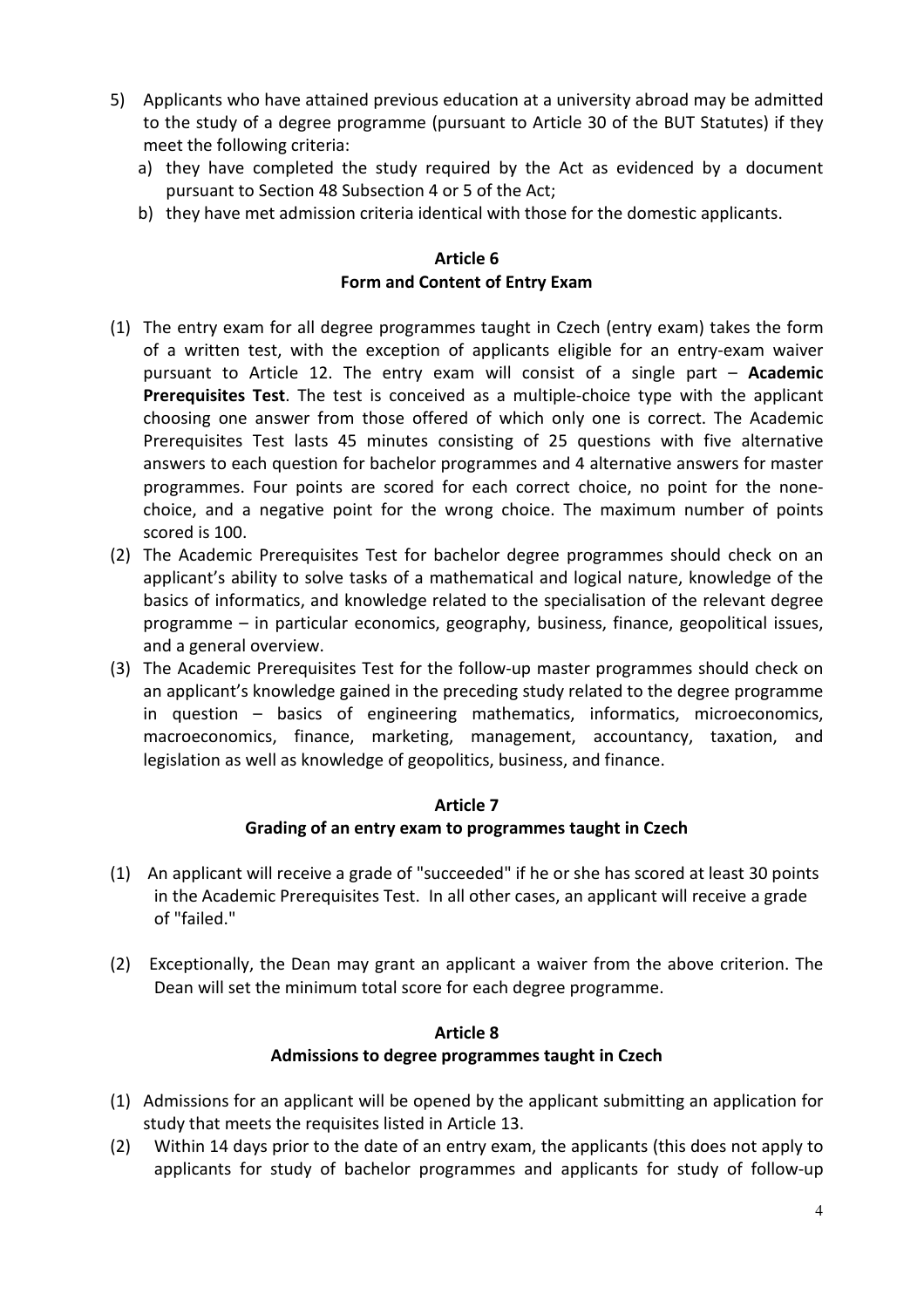master programmes who have been granted an entry-exam waiver pursuant to Article 12) will receive an invitation via the BUT Information System informing them about the date and venue of the entry exam, a possible substitute date, and instructions on the entry exam organisation. The information about the date and venue of the entry exam will also be published in an online application.

- (3) If, for serious emergency reasons, an applicant cannot take an entry exam on the announced date, he or she may ask the Dean for a substitute exam date. The time schedule and technical conditions permitting, the Dean may grant such a request.
- (4) Applicants for study of bachelor programmes who have been granted an entry-exam waiver pursuant to Article 12 will be notified accordingly by  $6<sup>th</sup>$  May 2022 through the BUT IS. Applicants for the study of master programmes who have been granted an entry-exam waiver pursuant to Article 12 will be notified accordingly by 10<sup>th</sup> June 2022 through the BUT IS.

#### **Article 9**

## **Admissions to the Entrepreneurship and Small Business Development bachelor programme**

- (1) First, an applicant will submit an application for study meeting the requisites listed by Article 13. The application must be accompanied by a letter of motivation in a pdf-file attached to the online-application. If the applicant fails to do so, a basic condition has not been met and the admissions will be terminated.
- (2) The entry exam is oral in the form of a group interview in English before an exam board. The expected size of the group is 3 to 7 applicants. The purpose of the interview is to verify the applicant's study prerequisites including his or her motivation to study, capability to resolve a given problem, ability to work in a team, personal presentation, and language skills. The expected length of the interview is 90 - 180 minutes.
- (3) No later than 14 days prior to the entrance exam, via the BUT information system, the applicants will receive an invitation informing them on the date and venue of the exam and the way it is organized. Information on the date and venue of the entrance exam will also be published in an online-application.
- (4) Following a recommendation by the exam board, the Dean will decide about admission (Article 17). The recommendation by the exam board is based on the assessment of the letter of motivation and the oral exam. A maximum of 20 points may be obtained for the letter of motivation (Article 9 Paragraph 1), a maximum of 80 points for the oral exam. The maximum number of points obtained is 100. The applicant will receive a final grade of "succeeded" if he or she has obtained at least 10 points for the letter of motivation, (Article 9, Paragraph 1), plus at least 20 points for the oral exam. Otherwise, the applicant will be given a grade of "failed."
- (5) A condition necessary for admission is a completed secondary education as attested by a school-leaving certificate (maturita) in the sense of Article 5 Paragraph 1 Item a).

#### **Article 10**

#### **Admissions to the International Business and Management follow-up master programme**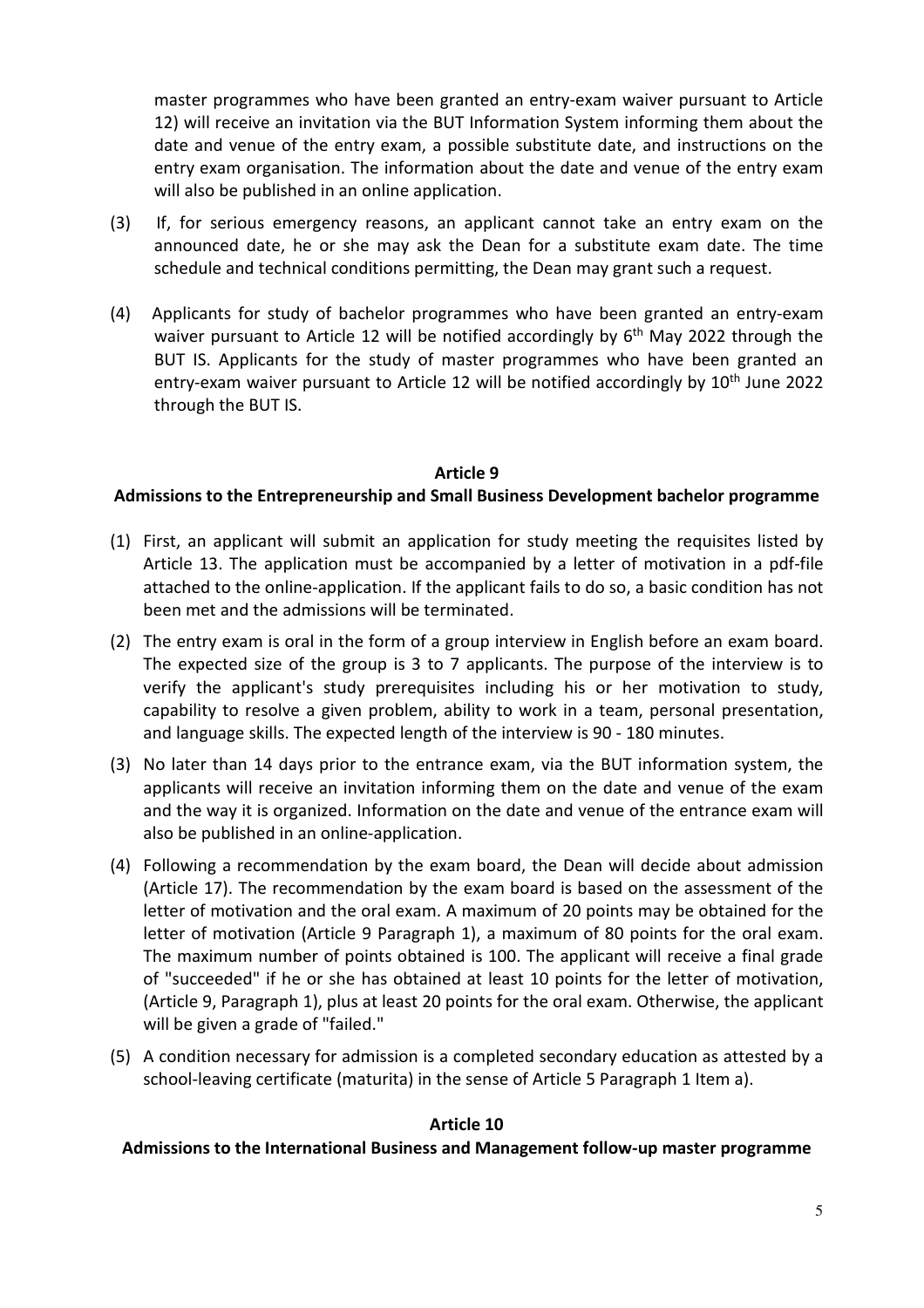- (1) First, an applicant will submit an application for study meeting the requisites required by Article 13. Attached to this online application must be the documents in the pdf format listed in paragraph 2. If the applicant fails to do so, the admissions will be terminated.
- (2) Following a recommendation by the exam board, the Dean will decide about admission (Article 17). The recommendation by the exam board is based on the assessment of the below written English documents submitted by the applicant:
	- a) letter of motivation;
	- b) official documents certifying the current or completed higher-education study and the grades of the exam passed as well as certificates of other professional activities thought of as important by the applicant, applicants who have studied at a university abroad must submit a document pursuant to Section 48 Par. 5 of the Act;
	- c) an official document certifying the passing of the highest-level English exam.
- (3) In assessing written documents, a maximum of 20 points may be obtained for the motivation letter (Paragraph 2 Item a)), a maximum of 55 points for the documents listed in Paragraph 2 Item b), and a maximum of 25 points for the English test, (Paragraph 2 Item c)). The maximum number of points obtained for the documents is 100. The applicant will receive a grade of "succeeded" if he or she has obtained at least 10 points for the letter of motivation (Paragraph 2 Item a) as well as at least 12 points for the documents (Paragraph 2 Item b)), and a minimum of 8 points for the English test (Paragraph 2 Item c)) . In all other cases, the applicant will be given a grade of "failed."
- (4) A condition necessary for admission is the successful completion of a bachelor or master programme in the sense of Article 5 Paragraph 2 Item a).

#### **Article 11**

## **Applicant ranking criteria applicable to admission to study**

- (1) With the exception of applicants to whom Article 12 applies, the only criterion applicable to admission to study is the total number of points obtained for the entry exam for programmes taught in Czech (Article 6) and for the Entrepreneurship and Small Business Development bachelor programme (Article 9) or the assessment of the documents submitted for the International Business and Management master programme (Article 10). The ranking of applicants relevant to the admission to study will be given by the below rules:
	- (a) applicants admitted based on an entry-exam waiver granted by the Dean will occupy the first positions in the ranking;
	- (b) other applicants are ranked in descending order by the total number of points obtained for the entry exam or, in the case of applicants for the International Business and Management follow-up master programme, by the number of points obtained for the assessment of the documents submitted;
	- (c) a separate ranking is made for each degree programme and study mode.

## **Article 12 Entry exam waiver admission**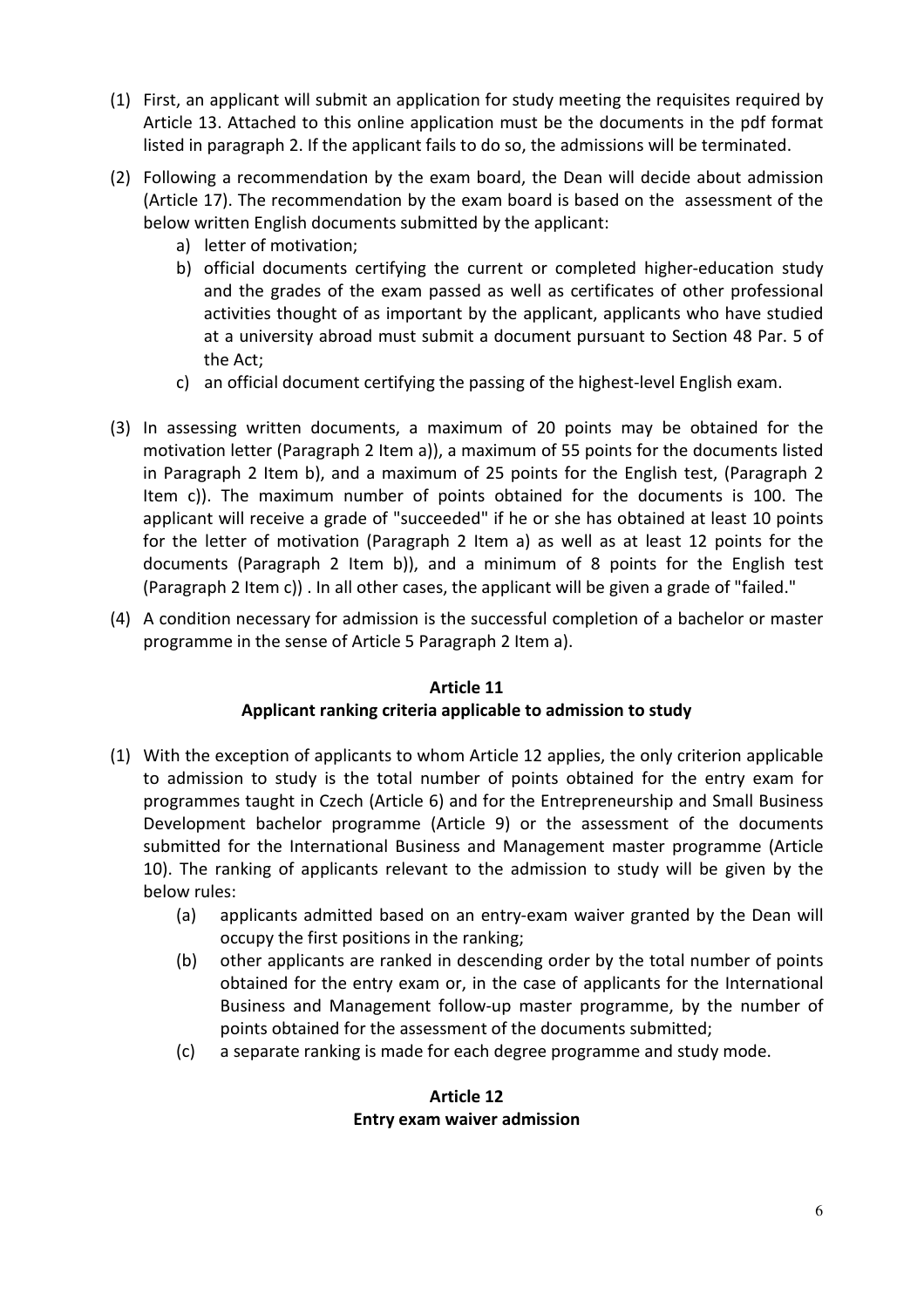- 1) The Dean will grant an entry exam waiver applying to all bachelor programmes taught in Czech to an applicant who has passed the Czech General Academic Prerequisites (GAP) test or its Slovak equivalent, General Study Prerequisites (GSP) as part of the National Comparative Exam project organised by www.scio.cz s.r.o. and achieved a total percentile equal to or higher than 60 in a National Comparative Exam held on  $11<sup>th</sup>$  December 2021, 4<sup>th</sup> February 2022, 5<sup>th</sup> March 2022, and 2<sup>nd</sup> April 2022. The test dates, sample tests, and application criteria can be found at http://www.scio.cz/nsz. Considered will be the best result achieved in the GAP or GSP test on any of the dates, 11<sup>th</sup> December 2022, 4<sup>th</sup> February 2022, and 5<sup>th</sup> March 2022, and 2<sup>nd</sup> April 2022. No results achieved on other dates will be accepted. Having achieved the required percentile, an applicant will prove this to the Faculty by a certificate issued by www.scio.cz s.r.o. sending its original or an officially authorised copy by 29<sup>th</sup> April 2022 (or with the date of the postal stamp being 29<sup>th</sup> April 2022) to the Faculty Study department along with an application for a waiver of the entry exam. Applicants meeting the above criteria will receive a written notification of having met the admission eligibility criteria (Article 5, Paragraph (4)). Applicants who fail to submit the application and certificate by the above deadline, cannot be granted a waiver of the entrance exam.
- 2) The Dean will grant an entry-exam waiver for the Managerial Informatics bachelor programme, to applicants meeting the following criteria:
	- a) their Czech or Slovak secondary-school curricula (in the last four years for secondary schools with more than four study years) included mathematics and they received one of the two best grades in mathematics in the mid-year report of the last year and in the end-of-year reports of the three preceding years, and
	- b) their Czech or Slovak secondary-school curricula (in the last four years for secondary schools with more than four study years) included at least one informatics-oriented subject in the whole school year and they received one of the two best grades in this subject (of the applicant's choice) in the end-of-year-year report.

An applicant must submit the documents certified by the relevant secondary school in the above cases no later than on  $31<sup>st</sup>$  March 2022 (or with a post stamp proving the despatch no later than on 31<sup>st</sup> March 2022) to the Faculty Study Department in person or by a registered letter using the form to be downloaded from the FBM website in the For Applicants and is available in the online application. Applicants who fail to submit the above document by the deadline cannot be granted an entry-exam waiver. Applicants who have met all the above criteria will be notified in writing on the meeting of being eligible for admittance (Article 5, Paragraph (4)).

- 3) The Dean will grant an entry-exam waiver for the Process Management bachelor programme, to applicants meeting the following criteria:
	- a) their Czech or Slovak secondary-school curricula (in the last four years for secondary schools with more than four study years) included mathematics and they received one of the two best grades in mathematics in the mid-year report of the last year and in the end-of-year reports of the three preceding years, while meeting one of the below criteria:
	- b) their Czech or Slovak secondary-school curricula (in the last four years for secondary schools with more than four study years) included at least one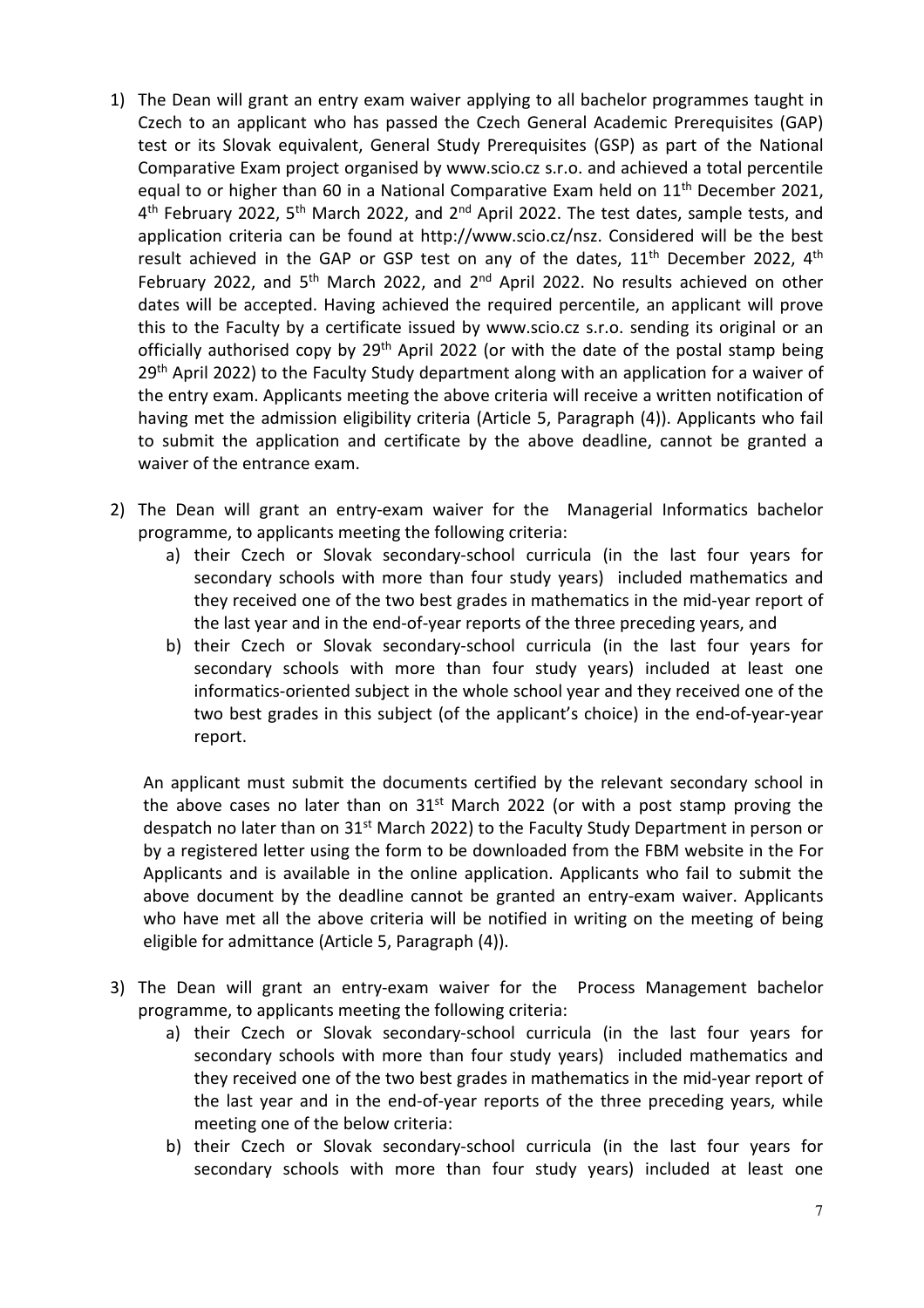informatics-oriented subject in the whole school year and they received one of the two best grades in this subject (of the applicant's choice) in the end-of-year-year report;

c) their Czech or Slovak secondary-school curricula (in the last four years for secondary schools with more than four study years) included at least one manufacturing-technology-oriented subject in the whole school year and they received one of the two best grades in this subject (of the applicant's choice) in the end-of-year-year report.

An applicant must submit the documents certified by the relevant secondary school in the above cases no later than on  $31<sup>st</sup>$  March 2022 (or with a post stamp proving the despatch no later than on 31<sup>st</sup> March 2022) to the Faculty Study Department in person or by a registered letter using the form to be downloaded from the FBM website in the For Applicants section and is available in the online application. Applicants who fail to submit the above document by the deadline cannot be granted an entry-exam waiver. Applicants who have met all the above criteria will be notified in writing on being eligible for admittance (Article 5, Paragraph (4)).

- 4) The Dean will grant an entry-exam waiver for the follow-up master programmes to applicants who participated in the Business Point competition held by the Faculty in the academic year 2021/2022 if the team of which a participant was a member ended up among the best three ones. The applicant must submit an application to study for the academic year 2022/2023 by Article 13 and send a request for being waived the entrance exam in a registered letter by  $31<sup>st</sup>$  March 2022 (or with a post stamp proving the despatch no later than on 31<sup>st</sup> March 2022) to the Faculty Study Department or deliver such a request in person.
- 5) The Dean will grant an entry-exam waiver for the follow-up master programmes to applicants who have graduated from a bachelor programme obtaining a degree at FBM in the academic year in which the entry exam takes place. The decisive criterion for this is the average grade in all the curricula subjects for the first to third years of study. The upper limit of the weighted average grade for an applicant to be eligible for being granted an entry-exam waiver in the academic year 2022/2023 is 1.90 A document evidencing the average grade will be provided by the FBM Study Department.

## **Article 13**  *Study applications*

- (1) An applicant for a bachelor programme will submit a separate study application for each programme selected. An applicant applying for more than one programme taught in Czech will only have to take one entry exam.
- (2) An applicant for a master programme will submit a separate study application for each degree programme and study mode (combined or full-time). An applicant for several degree programmes taught in Czech will only take one entry exam.
	- (3) Applications for all degree programmes must be submitted by **31st March 2022.** They must be submitted online via the BUT information system – an online application can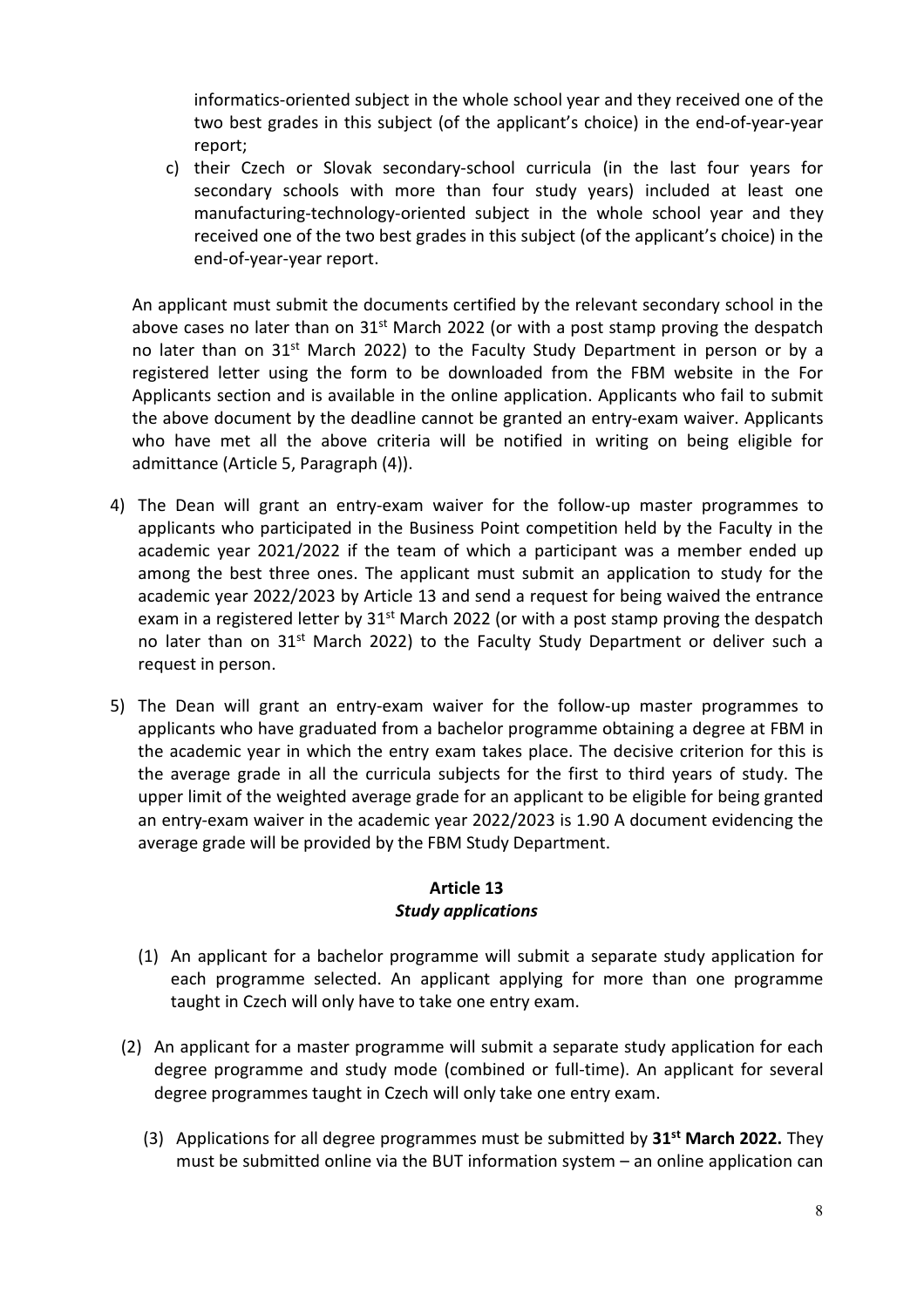be found at www.vutbr.cz or www.fbm.vutbr.cz. An online application will only be registered after payment of an administration fee of 700 CZK or, for applications from abroad,  $\epsilon$  28. The method of payment of an administration fee is given by instructions to online applications. If an applicant fails to pay this fee, he or she will be considered not meeting a basic condition for admission.

- (4) The Dean may extend the study application submission deadline.
- (5) An administration fee is non-returnable pursuant to BUT Statutes, Annex 4, Article 2, Paragraph 3).
- (6) If an application has formal shortcomings, FBM will ask the applicant to correct or supplement the required data. If the applicant fails to do so by the set deadline, he or she will be considered not meeting a basic condition for admission.

## **Article 14**

# **Information on the results of admissions to programmes taught in Czech and to the Entrepreneurship and Small Business Development bachelor programme**

- (1) An applicant will be informed on the number of points obtained for the entry exam on the date of this exam (when the written and oral parts of the entry exam have been assessed according to the entry exam time schedule).
- (2) The number of points obtained for the entry exam will be published in the public part of the www.fbm.vutbr.cz site immediately after they are processed. These results will also be published on the FBM official notice board.
- (3) An applicant is entitled to inspect all the materials relevant for the applicant's admission on the date of the entry exam when learning about the number of points obtained. Next such materials may be inspected at the FBM study department:
	- (a) on 25<sup>th</sup> May 2022 by applicants for bachelor programmes taught in Czech;
	- (b) on  $1<sup>st</sup>$  June 2022 by applicants for the Entrepreneurship and Small Business Development programme;
	- (c) on 29th June 2022 by applicants for follow-up master programmes.
	- (4) A decision on non-admission will be sent by  $15<sup>th</sup>$  July 2022. A decision on admission will be issued immediately after the fulfilment of all the admission eligibility criteria has been verified pursuant to Article 5.

## **Article 15**

# **Information on the results of admissions to the International Business and Management follow-up master programme**

- (1) The results on the admissions will be published at www.fbm.vutbr.cz or www.vutbr.cz and on the FBM official notice board.
- (2) An applicant is entitled to inspect all the materials relevant for his or her admission on 29<sup>th</sup> June 2022 at the FBM study department.
- (3) A decision on non-admission will be sent by  $15<sup>th</sup>$  July 2022. A decision on admission will be issued immediately after the fulfilment of all the admission eligibility criteria has been verified pursuant to Article 5.